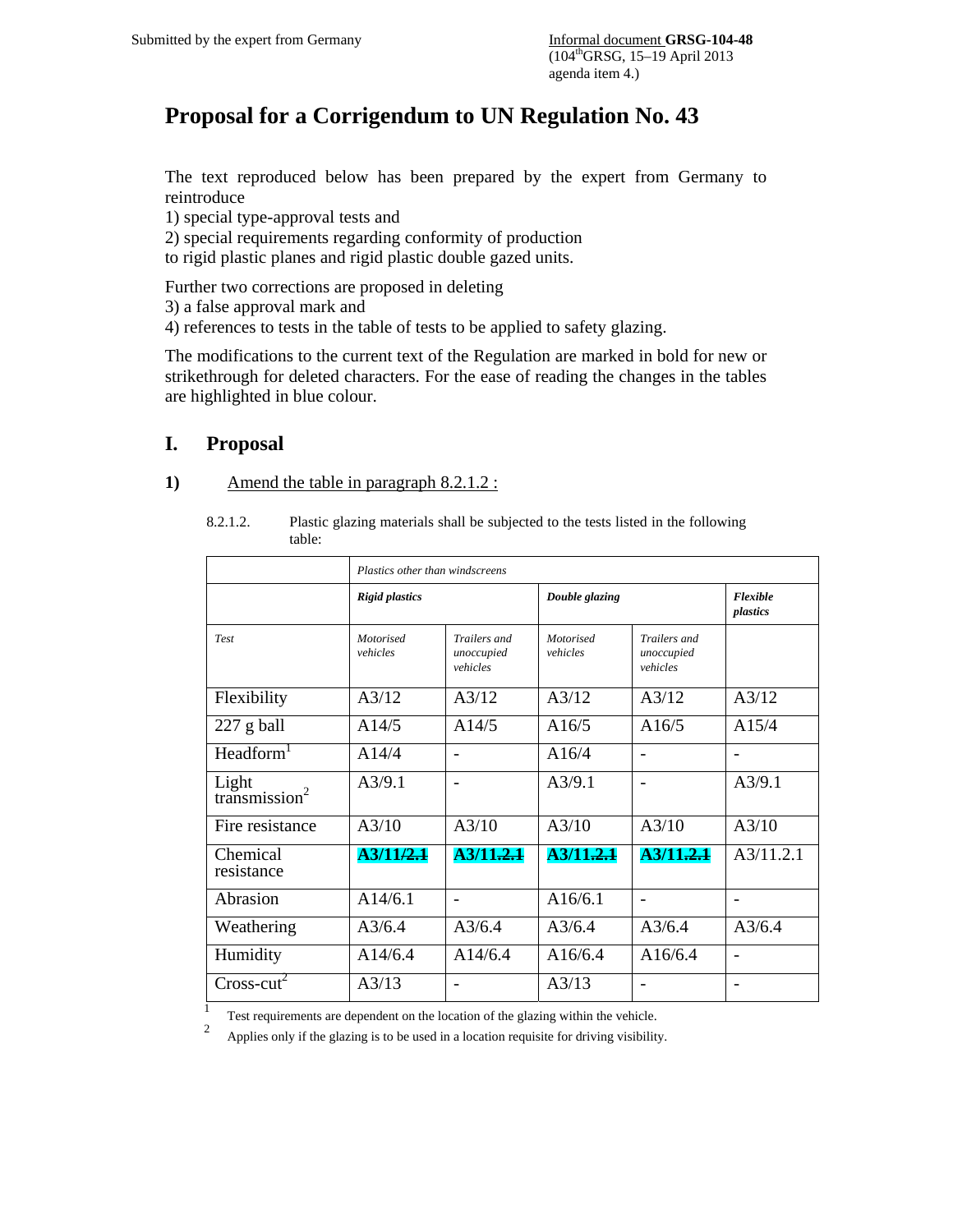#### **2)** Annex 20 Paragraphs 2.8.5 and 2.10.3, amend to read:

*2.8. Rigid plastic panes* 

*2.8.5. Test of resistance to chemicals in accordance with Annex 3, paragraph 11.2.1.*

#### *2.10. Rigid plastic double glazed units*

*2.10.3. Test of resistance to chemicals in accordance with Annex 3, paragraph 11.2.1.* 

**3)** Annex 2 (Arrangements of approval marks for components) Approval mark for glass-plastic panes, delete the reference to the approval mark for the 00 series of the regulation:



#### **4)** Amend the table in paragraph 8.2.1.1:

8.2.1.1. Safety glazing shall be subjected to the tests listed in the following table: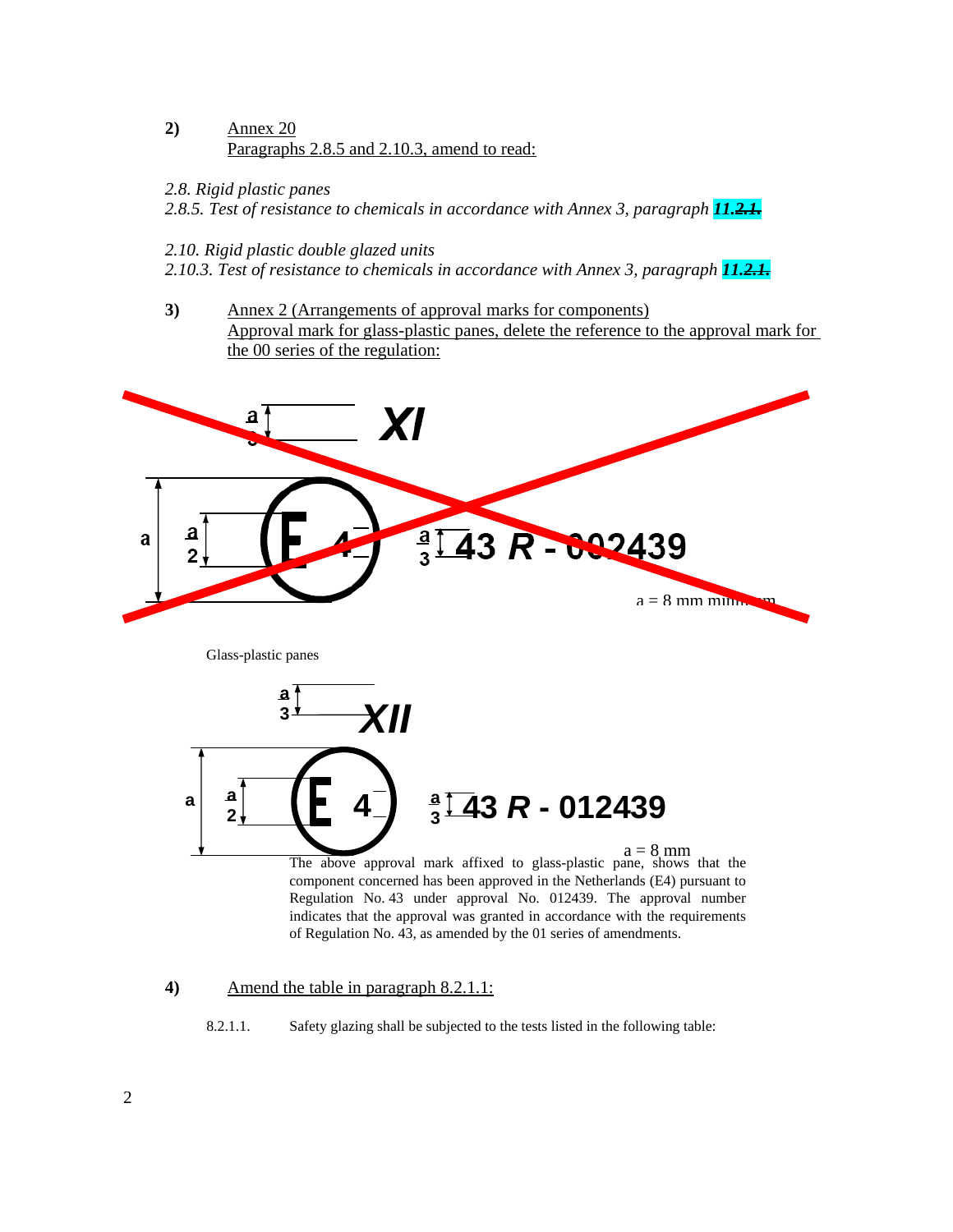|                                      | Windscreen       |                          |                          |                          |                         |           |                    |                           | Glasspanes         |                    |  |
|--------------------------------------|------------------|--------------------------|--------------------------|--------------------------|-------------------------|-----------|--------------------|---------------------------|--------------------|--------------------|--|
|                                      |                  | Toughened glass          | Ordinary laminated glass |                          | Treated laminated glass |           | Glass-<br>plastics | Toughened<br>glass        | Laminated<br>glass | Glass-<br>plastics |  |
| <b>Tests</b>                         | $\boldsymbol{I}$ | $I-P$                    | II                       | $II-P$                   | III                     | $III-P$   | IV                 |                           |                    |                    |  |
| Fragmentation:                       | A4/2             | A4/2                     | $\sim$                   | $\overline{\phantom{a}}$ | A8/4                    | A8/4      | $\sim$             | A5/2                      |                    |                    |  |
| Mechanical strength                  |                  |                          |                          |                          |                         |           |                    |                           |                    |                    |  |
| $-227$ g ball                        | $\sim$           | ٠                        | A6/4.3                   | A6/4.3                   | A6/4.3                  | A6/4.3    | A6/4.3             | A5/3.1                    | A7/3 A7/4          | A7/3 A7/4          |  |
| $-2,260$ g ball                      | $\sim$           | $\overline{\phantom{0}}$ | A6/4.2                   | A6/4.2                   | A6/4.2                  | A6/4.2    | A6/4.2             | $\overline{\phantom{a}}$  |                    |                    |  |
| Headform test <sup>1</sup>           | A4/3             | A4/3                     | A6/3                     | A6/3                     | A6/3                    | A6/3      | A10/3              | $\overline{\phantom{a}}$  | $-A7/3$            | $-411/3$           |  |
| Abrasion                             |                  |                          |                          |                          |                         |           |                    |                           |                    |                    |  |
| Outer face                           | $\sim$           | ٠                        | A6/5.1                   | A6/5.1                   | A6/5.1                  | A6/5.1    | A6/5.1             |                           | A6/5.1             | A6/5.1             |  |
| Inner face                           | $\sim$           | A9/2                     |                          | A9/2                     | $\sim$                  | A9/2      | A9/2               | A9/2 $^{2}$               | A9/2 <sup>2</sup>  | A9/2               |  |
| High temperature                     | $\sim$           |                          | A3/5                     | A3/5                     | A3/5                    | A3/5      | A3/5               | $\overline{\phantom{a}}$  | A3/5               | A3/5               |  |
| Radiation                            | $\sim$           | A3/6                     | A3/6                     | A3/6                     | A3/6                    | A3/6      | A3/6               |                           | A3/6               | A3/6               |  |
| Humidity                             | ÷.               | A3/7                     | A3/7                     | A3/7                     | A3/7                    | A3/7      | A3/7               | $A3/7$ <sup>2</sup>       | A3/7               | A3/7               |  |
| Light transmission                   | A3/9.1           | A3/9.1                   | A3/9.1                   | A3/9.1                   | A3/9.1                  | A3/9.1    | A3/9.1             | A3/9.1                    | A3/9.1             | A3/9.1             |  |
| Optional distortion                  | A3/9.2           | A3/9.2                   | A3/9.2                   | A3/9.2                   | A3/9.2                  | A3/9.2    | A3/9.2             | A3/9.2 $3$                |                    |                    |  |
| Secondary image                      | A3/9.3           | A3/9.3                   | A3/9.3                   | A3/9.3                   | A3/9.3                  | A3/9.3    | A3/9.3             | A3/9.3 <sup>3</sup>       |                    |                    |  |
| Resistance to<br>temperature changes | $\sim$           | A3/8                     | $\overline{\phantom{a}}$ | A3/8                     | ٠                       | A3/8      | A3/8               | $A3/8$ <sup>2</sup>       | $A3/8^2$           | A3/8               |  |
| Fire resistance                      | $\sim$           | A3/10                    | $\sim$                   | A3/10                    |                         | A3/10     | A3/10              | $A3/10^{2}$               | $A3/10^2$          | A3/10              |  |
| Resistance to chemicals              |                  | A3/11.2.1                | $\sim$                   | A3/11.2.1                |                         | A3/11.2.1 | A3/11.2.1          | $\mathbf{2}$<br>A3/11.2.1 | A3/11.2.1 $^2$     | A3/11.2.1          |  |

<sup>1</sup> Furthermore this test shall be carried out on double-glazed units pursuant to Annex 12, paragraph 3 (A12/3).

 $2<sup>2</sup>$  If coated on the inner side with plastics material.

<sup>3</sup> This test shall only be carried out on uniformly-toughened glass-panes to be used as windscreens of slow-moving vehicles which, by construction, cannot exceed 40 km/h.

*Note*: A reference such as A4/3 in the table indicates the annex (4) and paragraph (3) of that annex, where the relevant test is described and the acceptance requirements are specified.